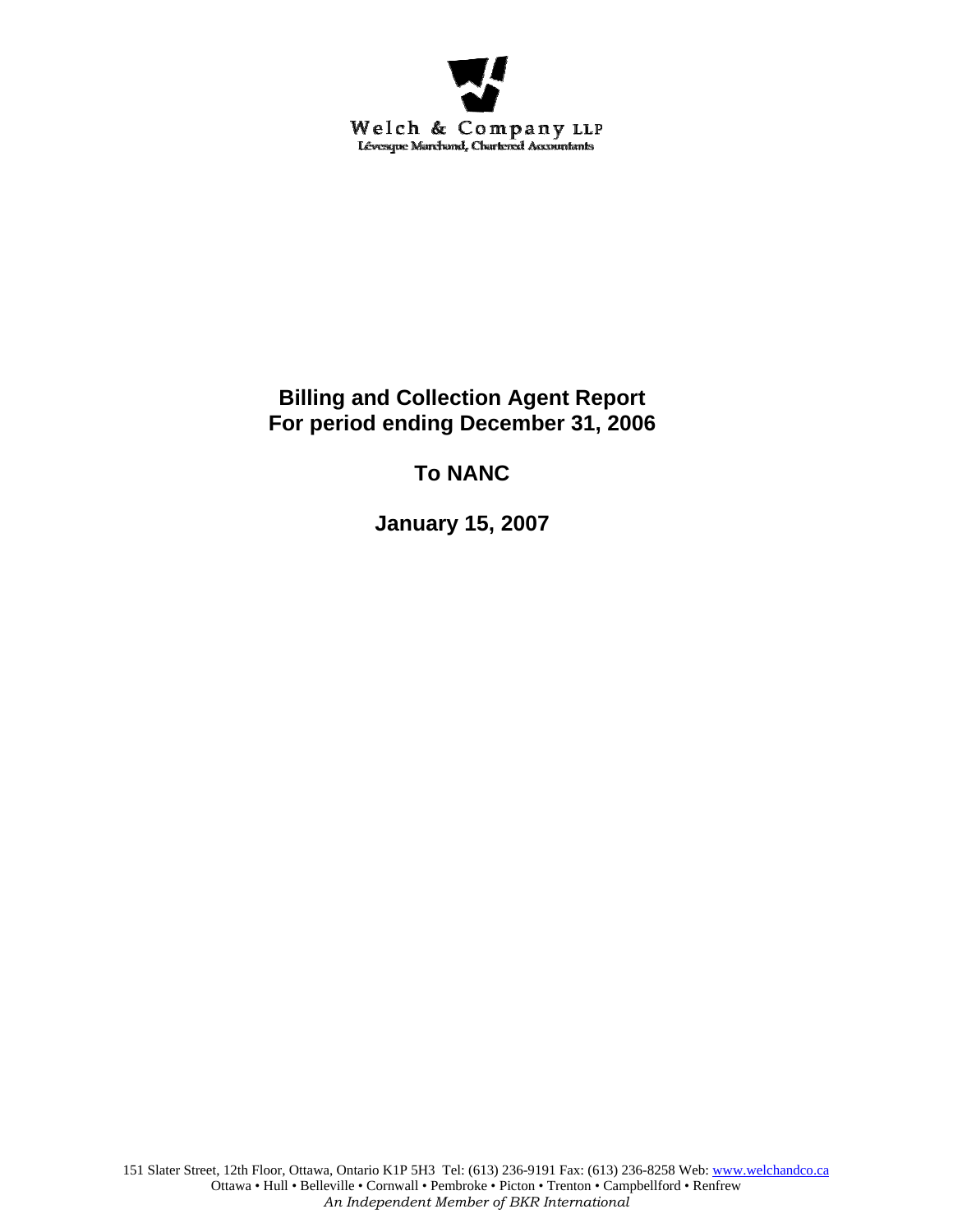## **NANPA FUND STATEMENT OF FINANCIAL POSITION DECEMBER 31, 2006**

| <b>Assets</b><br>Cash Balance in bank account<br>Dreyfus Government Cash Management Fund                                                                                                           |                                                                                 | \$<br>52,933<br>5,087,000 |
|----------------------------------------------------------------------------------------------------------------------------------------------------------------------------------------------------|---------------------------------------------------------------------------------|---------------------------|
| Receivable from US Carriers<br>Receivable from Canada<br>Receivable from Caribbean countries<br>Receivables forwarded to FCC for collection (Over 90 days)<br>Allowance for uncollectible accounts | 210,764<br>5,791<br>1,196<br>154,506<br>(186,900)                               | 185,357                   |
| Interest receivable                                                                                                                                                                                |                                                                                 | 20,527                    |
| <b>Total assets</b>                                                                                                                                                                                |                                                                                 | 5,345,817                 |
| Less: Accrued liabilities (see below for makeup)                                                                                                                                                   |                                                                                 | (1,637,337)               |
| <b>Fund balance</b>                                                                                                                                                                                |                                                                                 | \$<br>3,708,480           |
| <b>Makeup of Accrued Liabilities</b> (see following page for additional details)                                                                                                                   |                                                                                 |                           |
| Welch and Company LLP<br><b>NEUSTAR Pooling 1K Block Pooling Expenses</b><br><b>NEUSTAR Admin Expenses</b><br>Data Collection Agent - USAC<br>Carrier audits<br>Fund audit                         | \$<br>18,974<br>1,127,662<br>235,037<br>9,601<br>171,063<br>75,000<br>1,637,337 |                           |

**\*\*\*\*\*\*\*\*\*\*\*\*\*\*\*\*\*\*\*\*\*\*\*\*\*\*\*\*\*\*\*\*\*\*\*\*\*\*\*\*\*\*\*\*\*\*\*\*\*\*\*\*\*\*\*\*\*\*\*\*\*\*\*\*\*\*\*\*\*\*\*\*\*\*\*\*\***

### **Other items of note**

During December 2006, the Dreyfus Government Cash Management Fund earned a rate of return of 4.54%.

FCC approved change order 41 for Pooling Admininstration in the amount of \$6209.00. As well the FCC has approved the invoice submitted by Neustar under the old Pooling contract for \$170,310.24 for the merit bonus from Jan 1/06 to June 14/06.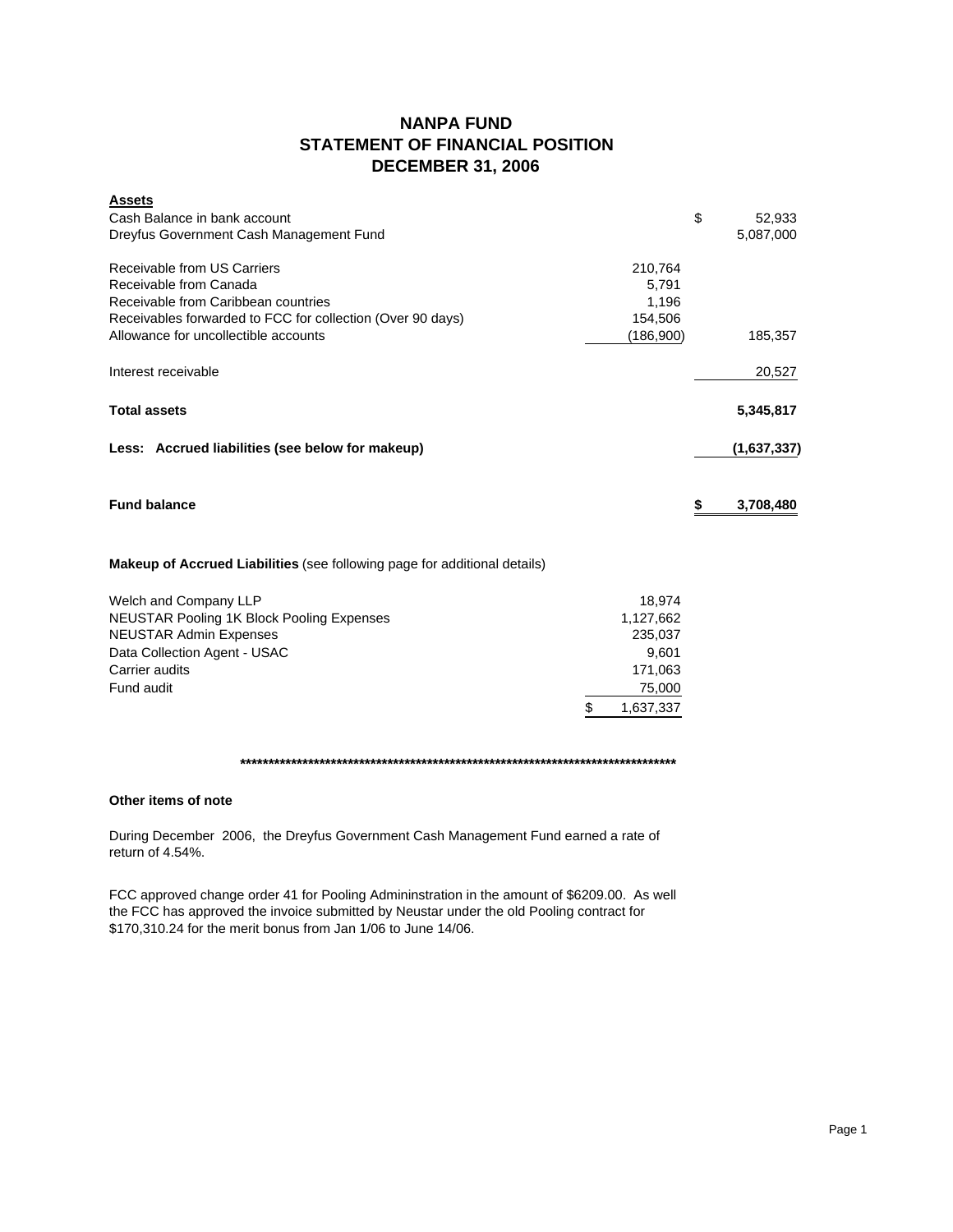#### **NANPA FUND FORECASTED STATEMENT OF CHANGES IN FUND BALANCEJULY 2006 TO DECEMBER 2007**

|                                                                               |            |                                   | Actual                              |                                     |                                     |                                     |                                     |                                   |                                   |                                   |                        | Projected                                                                   |                                     |                                     |                                     |                                     |                                     |                                     |
|-------------------------------------------------------------------------------|------------|-----------------------------------|-------------------------------------|-------------------------------------|-------------------------------------|-------------------------------------|-------------------------------------|-----------------------------------|-----------------------------------|-----------------------------------|------------------------|-----------------------------------------------------------------------------|-------------------------------------|-------------------------------------|-------------------------------------|-------------------------------------|-------------------------------------|-------------------------------------|
|                                                                               |            | July-06 -<br>Nov-06               | Dec-06                              | Jan-07                              | Feb-07                              | Mar-07                              | Apr-07                              | May-07                            | <b>Jun-07</b>                     | <b>Total</b>                      | <b>Budget</b>          | <b>Difference between</b><br>forecasted balance at June<br>30/07 and budget | <b>Jul-07</b>                       | Aug-07                              | Sep-07                              | Oct-07                              | Nov-07                              | <b>Dec-07</b>                       |
| Revenue                                                                       |            |                                   |                                     |                                     |                                     |                                     |                                     |                                   |                                   |                                   |                        |                                                                             |                                     |                                     |                                     |                                     |                                     |                                     |
| International Contributions<br>Canada<br>Caribbean countries                  | (1)<br>(1) | 34,746<br>13,743                  | 5,791<br>$\sim$                     | 5,791<br>$\sim$                     | 5,791                               | 5,791                               | 5,791                               | 5,794                             |                                   | 69,495<br>13,743                  | 69,495<br>13,743       | n.                                                                          | 5,791<br>13,742                     | 5,791                               | 5,791<br>$\sim$                     | 5,791                               | 5,791                               | 5,79'<br>$\sim$                     |
| <b>Total International Contributions</b>                                      |            | 48.489                            | 5,791                               | 5,791                               | 5,791                               | 5,791                               | 5,791                               | 5,794                             |                                   | 83,238                            | 83,238                 |                                                                             | 19,533                              | 5,791                               | 5,791                               | 5,791                               | 5,791                               | 5,791                               |
| Domestic Contributions - US carriers                                          | (1)        | 3,600,224                         | 219,858                             | 220,616                             | 220,616                             | 220,616                             | 220,616                             | 220,616                           | 25,000                            | 4,948,162                         | 4,876,926              | 71,236                                                                      | 4,416,594                           | 220,616                             | 220,616                             | 220,616                             | 220,616                             | 220,616                             |
| Late filing fees for Form 499A                                                | (2)        | 4,000)                            | 100)                                |                                     |                                     |                                     |                                     |                                   | 120,000                           | 115,900                           | $\sim$                 | 115,900                                                                     |                                     |                                     |                                     | $\sim$                              |                                     | $\sim$                              |
| nterest income                                                                | (3)        | 107,687                           | 20,758                              | 15,000                              | 15,000                              | 15,000                              | 15,000                              | 15,000                            | 15,000                            | 218,445                           | 180,000                | 38,445                                                                      | 15,000                              | 15,000                              | 15,000                              | 15,000                              | 15,000                              | 15,000                              |
| <b>Total revenue</b>                                                          |            | 3,752,400                         | 246,307                             | 241,407                             | 241,407                             | 241,407                             | 241,407                             | 241,410                           | 160,000                           | 5,365,745                         | 5,140,164              | 225,581                                                                     | 4,451,127                           | 241,407                             | 241,407                             | 241,407                             | 241,407                             | 241,407                             |
| <b>Expenses</b><br><b>NANPA Administration</b>                                | (4), (8)   | 590,790                           | 116,217                             | 118,928                             | 118,928                             | 118,928                             | 118,928                             | 118,929                           | 118,929                           | 1,420,577                         | 1,421,467 (            | 890)                                                                        | 120,862                             | 120.862                             | 120,862                             | 120,862                             | 120,862                             | 120,862                             |
| 1K Block Pooling Administration                                               | (4), (7)   | 556,509                           | 243,823                             | 307,751                             | 296,420                             | 296,420                             | 296,420                             | 296,420                           | 296,420                           | 2,590,183                         | 3,501,341              | 911,158)                                                                    | 296,419                             | 296,419                             | 296,419                             | 296,419                             | 296,419                             | 296,419                             |
| <b>DANI</b>                                                                   | (9)        | $\sim$                            | $\sim$                              | 87,500                              | 12,500                              | 12,500                              | 12,500                              | 12,500                            | 12,500                            | 150,000                           | 150,000                |                                                                             | 12,500                              | 12,500                              | 12,500                              | 12,500                              | 12,500                              | 12,500                              |
| <b>Billing and Collection</b><br>Welch & Company LLP<br>Data Collection Agent | (4)<br>(5) | 99,500<br>21,414                  | 19,900<br>4,184                     | 19,900<br>5,416                     | 19,900<br>5,416                     | 19,900<br>5,416                     | 19,900<br>5,416                     | 19,900<br>5,416                   | 19,900<br>5,416                   | 238,800<br>58,094                 | 238,800<br>65,000 (    | 6,906)                                                                      | 19,900<br>5,416                     | 19,900<br>5,416                     | 19,900<br>5,416                     | 19,900<br>5,416                     | 19,900<br>5,416                     | 19,900<br>5,416                     |
| <b>Annual Operations Audit</b>                                                | (6)        | 45,000                            | $\sim$                              |                                     |                                     |                                     |                                     |                                   | 30,000                            | 75,000                            | 30,000                 | 45,000                                                                      |                                     |                                     |                                     |                                     |                                     | $\sim$                              |
| <b>Carrier Audits</b>                                                         | (10)       | $\sim$                            |                                     |                                     |                                     |                                     | 700,000                             |                                   | $\sim$                            | 700,000                           | 700,000                |                                                                             |                                     |                                     |                                     |                                     |                                     |                                     |
| Bad debt expense (recovery)                                                   | (11)       | 87,107 (                          | 2,000                               |                                     |                                     |                                     |                                     |                                   |                                   | 85,107                            |                        | 85,107                                                                      |                                     |                                     |                                     |                                     |                                     |                                     |
| Miscellaneous expense (recovery)                                              | (12)       | $\sim$ $\sim$                     | 4,454                               |                                     |                                     |                                     |                                     |                                   |                                   | 4,454                             | <b>Section</b>         | 4,454)                                                                      | 120,000                             |                                     |                                     |                                     |                                     |                                     |
| <b>Total expenses</b>                                                         |            | 1,400,320                         | 377,670                             | 539,495                             | 453,164                             | 453,164                             | 1,153,164                           | 453,165                           | 483,165                           | 5,313,307                         | 6,106,608              | 793,301)                                                                    | 575,097                             | 455,097                             | 455,097                             | 455,097                             | 455,097                             | 455,097                             |
| Net revenue (expenses)                                                        |            | 2,352,080                         | 131,363)                            | 298,088)                            | 211,757)                            | 211,757)                            | 911,757)                            | 211,755)                          | 323,165)                          | 52,438                            | 966,444)               | 1,018,882                                                                   | 3,876,030                           | 213.690) (                          | 213.690) (                          | 213,690) (                          | 213,690) (                          | 213,690)                            |
| <b>Opening fund balance</b>                                                   |            | 1,487,763                         | 3,839,843                           | 3,708,480                           | 3,410,392                           | 3,198,635                           | 2,986,878                           | 2,075,121                         | 1,863,366                         | 1,487,763                         | 1,966,444              | 478,681                                                                     | 1,540,201                           | 5,416,231                           | 5,202,541                           | 4,988,851                           | 4,775,161                           | 4,561,471                           |
| <b>Closing fund balance</b>                                                   |            | 3,839,843                         | 3,708,480                           | 3,410,392                           | 3,198,635                           | 2,986,878                           | 2,075,121                           | 1,863,366                         | 1,540,201                         | 1,540,201                         | 1,000,000              | 540,201                                                                     | 5,416,231                           | 5,202,541                           | 4,988,851                           | 4,775,161                           | 4,561,471                           | 4,347,781                           |
| Fund balance makeup:                                                          |            |                                   |                                     |                                     |                                     |                                     |                                     |                                   |                                   |                                   |                        |                                                                             |                                     |                                     |                                     |                                     |                                     |                                     |
| Contingency<br>Surplus                                                        |            | 999.999<br>2,839,844<br>3.839.843 | 1,000,000<br>2.708.480<br>3.708.480 | 1,000,000<br>2,410,392<br>3.410.392 | 1,000,000<br>2,198,635<br>3.198.635 | 1,000,000<br>1,986,878<br>2.986.878 | 1,000,000<br>1,075,121<br>2.075.121 | 1,000,000<br>863,366<br>1.863.366 | 1,000,000<br>540,201<br>1.540.201 | 1,000,000<br>540,201<br>1,540,201 | 1,000,000<br>1,000,000 |                                                                             | 1.000.000<br>4,416,231<br>5.416.231 | 1.000.000<br>4,202,541<br>5.202.541 | 1.000.000<br>3,988,851<br>4.988.851 | 1,000,000<br>3,775,161<br>4.775.161 | 1.000.000<br>3,561,471<br>4.561.471 | 1,000,000<br>3,347,781<br>4.347.781 |

(1) The US carrier contributions for the period from July 2006 to June 2007 is based upon actual billings in June 2006.

- 
- 
- (4) The expenses for the NANPA Administration and Welch & Company LLP are based on contracts in force.
- The FCC has approved a modification and extension of the Pooling contract for the period June 15, 2006 to September 14, 2006

with two possible one-month extensions, while the re-bid for the contract is taking place. The same figures were used the period November 15, 2006 to July 2007. (5) The expense for the Data Collection Agent is based on estimate of costs by USAC for the 2006 calendar year.

(6) \$30,000 and \$45,000 has been accrued for the 2004/05 and 2005/06 fiscal year for the annual operations audit that will be conducted once the FCC determines the scope [9] Pooling Change Order #44 and 45 in budget but no

- 
- The FCC indicated that there are 3 more audits completed for the 2005/06 at a cost of approximately \$171,000. This cost has been accounted for in the TCC indicated that there are 3 more audits completed for the 2005/06 at

#### **Assumptions: Reconciliation of Forecast at June 30, 2007 to Budget**

| The International carrier revenue is based on actual billings for 2006/07.                                                                                                  | Budgeted fund balance at June 30/07 - contingency                           | 1.000.000 |
|-----------------------------------------------------------------------------------------------------------------------------------------------------------------------------|-----------------------------------------------------------------------------|-----------|
| The contributions for July 2007 are based on actual billed for 2006/07. Contributions for August - November 2007 are estimates based on 2006/07.                            |                                                                             |           |
| (2) These fees represent the \$100 late filing fee charged to those companies that do not file the Form 499A by the due date. Amount for June 2007 is based on an estimate. | Shortfall in fund incurred between budget period (March 2006) and June 2006 | (478.681) |
| (3) Interest income projections are estimates                                                                                                                               | Additional billings in July - November                                      | 71.236    |
| (4) The expenses for the NANPA Administration and Welch & Company LLP are based on contracts in force.                                                                      | Late filing fees (reversal) for Form 499A - 2006                            | (4, 100)  |
| The FCC has approved a modification and extension of the Pooling contract for the period June 15, 2006 to September 14, 2006                                                | Additional interest earned in July - November over budget                   | 38.445    |
| with two possible one-month extensions, while the re-bid for the contract is taking place. The same figures were used the period November 15, 2006 to July 2007.            | Adjustment to June NANP Admin estimate to actual                            | 890       |
| (5) The expense for the Data Collection Agent is based on estimate of costs, by USAC for the 2006 calendar year                                                             | Adjustment to May & June Pooling bill estimates to actual                   | 888 580   |

| (6) \$30,000 and \$45,000 has been accrued for the 2004/05 and 2005/06 fiscal vear for the annual oberations audit that will be conducted once the FCC determines the scope |                                                                                        |           |
|-----------------------------------------------------------------------------------------------------------------------------------------------------------------------------|----------------------------------------------------------------------------------------|-----------|
| of the audit. The cost of this audit has not been negotiated. Amount recorded is based on prior year. The amount shown in June 2007 is for the 2006/07 audit.               | Pooling Change Order #44 and 45 in budget but not yet billed                           | (11.332)  |
| (7) The January forecasted amount includes the forecasted monthly billing of \$296,419 plus the cost of submitted change orders of \$17540                                  | Pooling - estimate of fixed price portion of expired contract (Jan 1/06 to June 14/06) | (121,000) |
| (8) The January forecasted amount includes the forecasted monthly billing of \$118,541                                                                                      | Pooling - merit bonus portion of expired contract (Jan 1/06 to June 14/06)             | (170.310) |
| (9) The cost for pANI has been provided for as per the 2006/07 budget. NeuStar has been appointed Interim Routing Number Authority for pANI.                                | Data Collection fees - Adiust June estimate to actual                                  | 783       |
| (10) The budget allowed \$700,000 for 16 carrier audits.                                                                                                                    | Adjust July -November estimate of DCA fees to actual                                   | 6.123     |
| The FCC indicated that there are 3 more audits completed for the 2005/06 at a cost of approximately \$171,000. This cost has been accounted for in the                      | Bad debts not budgeted for                                                             | (85, 107) |
| (11) The allowance covers all accounts considered potentially uncollectible at December 31, 2006. This will be covered by the contingency allowance.                        | Estimated late filing fees for 2007                                                    | 120,000   |
| (12) The recovery represents funds that Neustar has been holding since 2000 for NANC travel. It has not been used for several vears and has been                            | Annual operations audit - 2005/06 not performed yet                                    | (45,000)  |
| turned over to NANP.                                                                                                                                                        | Pooling change Order #43 not budgeted for                                              | (599)     |
|                                                                                                                                                                             | Increase of bridge contracts maximum over budget estimate                              | (55, 692) |
|                                                                                                                                                                             | Adjustment to actual costs of Pooling for July- December                               | 381.511   |
|                                                                                                                                                                             | Funds received from Neustar re NANC travel from 2000                                   | 4.454     |
|                                                                                                                                                                             | Forecasted fund balance at June 30/07                                                  | 1.540.201 |